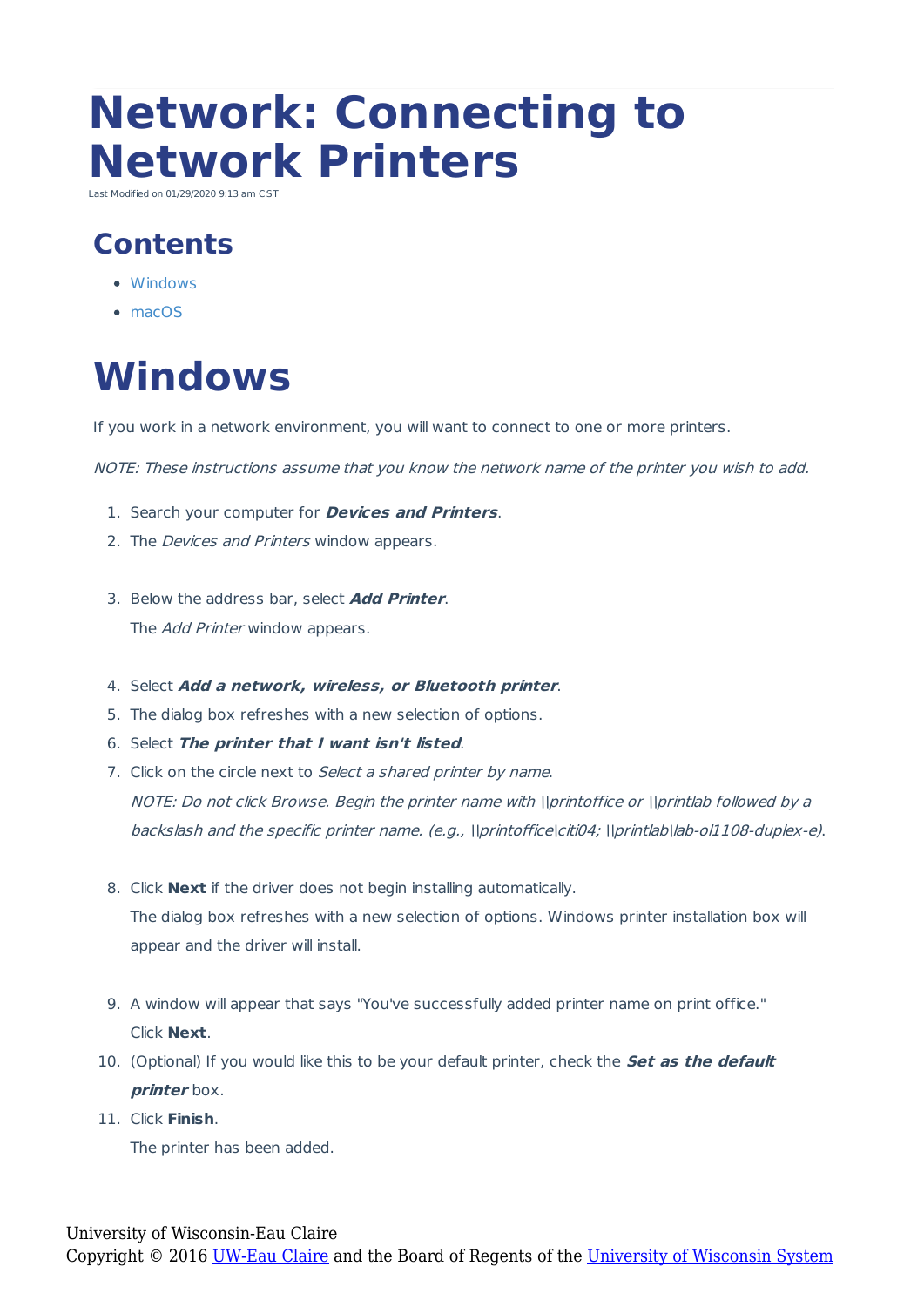## **macOS**

There are two methods of connecting to network printers from a Mac computer. Printers can be installed either through the Self Service program or through manually installing the printer using its IP Address. Self Service is the recommended procedure for installing network printers, and more network printers are being added to the Self Service catalog over time. NOTE: These methods will only work for personal or office computers, not on lab computers.

#### **Self Service**

The Self Service program is installed on all campus machines by default, and can be located in the Applications folder. Further information can be found on the Installing Software on Office Computers page.

1. Access the Applications folder by clicking the **Finder** icon in the bottom left corner.



- 2. Click **Go** on the menu bar at the top of the screen.
- 3. Select **Applications** from the drop-down list.
- 4. Scroll down in the Applications list and click the **Self Service** icon.



A log in window will appear.

NOTE: When installing network printers through Self Service, it is necessary to log in rather than use the "log in anonymously" option. If you log in anonymously, none of the proper printers will appear within Self Service.

5. All relevant network printers in the Self Service system should show up in the Self Service catalog. To install any of the printers, simply select the **Install** button under the printer. The printer will install automatically and be available for use immediately.



### **IP Address (Manual Installation)**

If the printer you are looking to use is not available in Self Service, you may install it manually using the IP Address. The IP Address is a string of numbers separated by periods and is listed on the inventory sticker of each printer. In some instances, a printer may have a Vanity Name on the inventory sticker rather than an IP Address. If this is the case, the Vanity Name will be used instead of the IP Address

University of Wisconsin-Eau Claire Copyright © 2016 [UW-Eau Claire](http://www.uwec.edu) and the Board of Regents of the [University of Wisconsin System](http://www.uwsa.edu/)